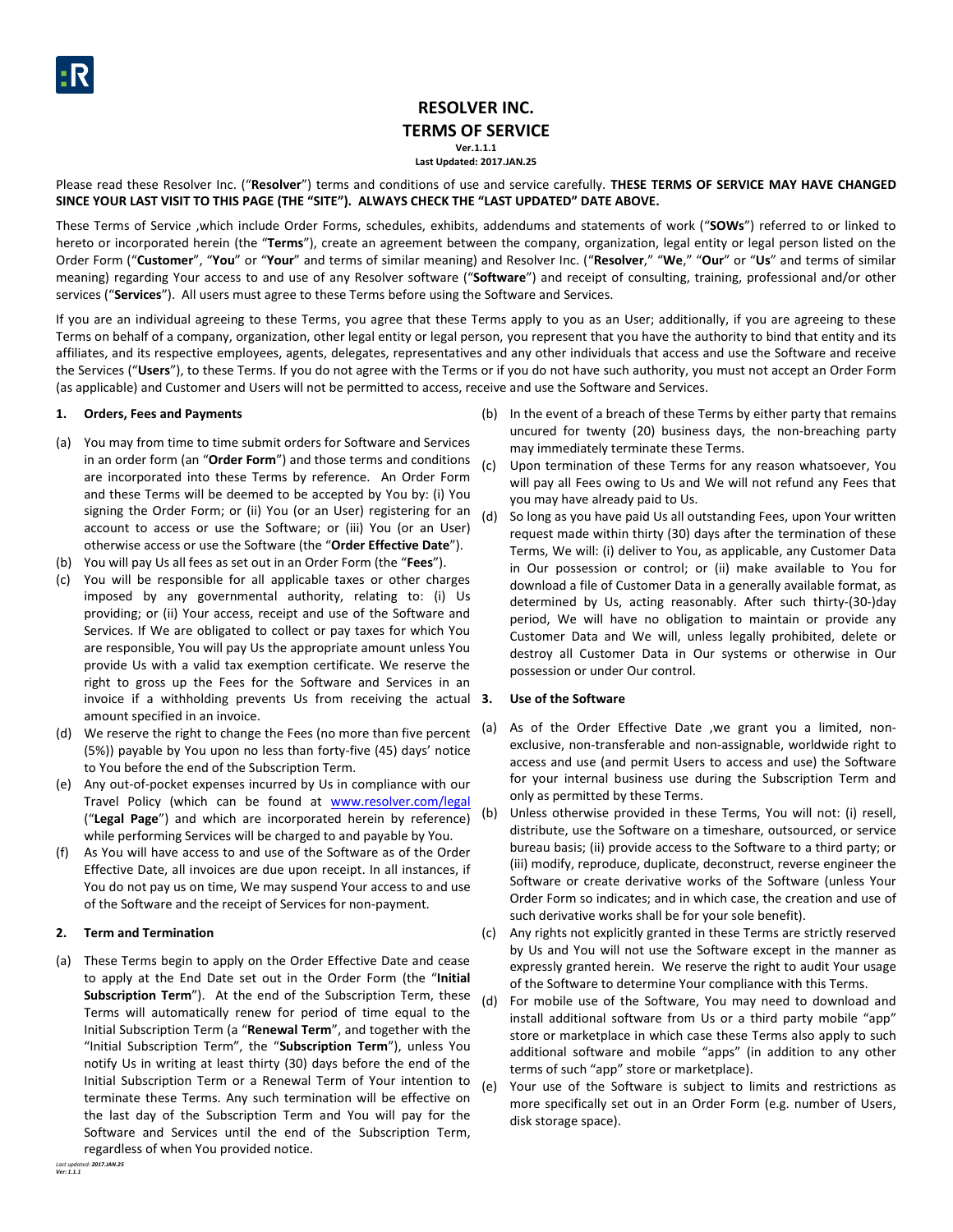# **4. Services**

- (a) We may provide You with Services as set out in an Order Form and a SOW (or a Change Order to a SOW). A SOW may be required for each project, and may specify, among other things, the purpose and scope of the project, the responsibilities of each party, assumptions, deliverable(s) (if any), applicable fees and payment terms, acceptance test procedures (if any) and any other specific requirements. In some instances, We may not commence providing Services to You unless a SOW has been agreed to by You and Us.
- (b) We may provide the Services remotely or at a location of Your choosing.
- (c) Either You or We may request additions, deletions or amendments to the Services in a SOW ("**Change**"). A Change will be requested in writing signed by an authorized representative of the party requesting the Change ("**Change Request**"). We will not have an obligation to perform, and You will not have an obligation to pay for, Services related to any Change unless You and We have agreed to the Change in writing. If You request a Change, We will evaluate the request and We will provide You with a written estimate of the cost, if any, of the requested Changes. Upon Your approval of the cost estimate and any additional terms and conditions related to such Changes, then You and We will enter into a change order document amending the applicable SOW (a "**Change Order**").

# **5. Our responsibilities**

- (a) In exchange for Your adherence to these Terms (including Your payment of Fees in accordance with these Terms), We will, in compliance with applicable laws (including data privacy laws):
	- i. use commercially reasonable efforts to provide you (and your Users) with access and use of the Software in accordance with our Availability Guarantee (as described in our Support Program);
	- ii. perform the Services in a professional and workmanlike manner in accordance with applicable professional standards;
	- iii. provide you with Software maintenance and support as set out in our support and maintenance program ("**Support Program**", which can be found on the Legal Page); and
	- iv. in relation to the Customer Data you upload into the Software: (1) maintain a comprehensive information security program to ensure the confidentiality, integrity and availability of such Customer Data; (2) protect such Customer Data from loss or unauthorized use, access, modification, disclosure or destruction all in accordance with industry best practices and in accordance with our security policies ("**Security Policies**", which we will make available to You upon your written request).
- (b) We will not be responsible for any compromise, loss, delay, alteration, or interception of Customer Data during the transmission of any data whatsoever across the Internet or mobile 8. telecommunications networks.

# **6. Your responsibilities**

- (a) In exchange for Us providing You with access to and use of the Software and the Services, You will, in compliance with all applicable laws:
	- i. be responsible for Users' compliance with these Terms;
	- ii. maintain appropriate administrative, physical, and technical (a) safeguards for protection of the security, confidentiality and integrity of Your Customer Data anytime it is not in the Software;
- iii. comply with applicable privacy laws in relation to the collection, use and disclosure of any personally identifiable information ("**PII**") that may be included in the data you upload into the Software, including Customer Data;
- iv. be responsible for the content, accuracy and quality of the Customer Data You use in connection with the Software and Services;
- v. protect and securely manage account/user names, password(s), other login information and customer keys (if any) to prevent the unauthorized access to the Software and promptly notify Us in the event of an unauthorized access to the Software;
- vi. install all updates to the Software in a timely fashion, as provided by Us; and
- vii. be responsible for procuring and maintaining the Internet and mobile telecommunications network connections that connect Your Users and network to the Software.

# **7. Changes**

- We may update these Terms from time to time. If We do so, We will notify You at the email address you provide in Your Order Form at least thirty (30) days before the update. If You do not agree with the changes You can cancel the Services, stop using the Software without further obligation, except for the payment of amount due for any outstanding Services and terminate these Terms. Any changes or modifications to these Terms will be effective immediately upon posting of the revisions on the Site, and Your continued use of the Services and Software after such time will constitute Your acceptance of such changes or modifications. You should from time to time review the Terms to understand the terms and conditions that apply to Your use of the Services and Software. The Terms will always show the 'Last Updated' date at the top. If You have any questions about the Terms, please email us at **legal[at]resolver.com**.
- (b) We may, at Our discretion, enhance or modify the Software from time to time and We will provide you with reasonable notice of any material modifications: (i) at the email address you provide in your Order Form; (ii) by posting a notice to this Site; or (iii) by posting a notice in the Software. Notwithstanding the foregoing, We may at any time modify or discontinue features of the Software to comply with applicable laws and regulations. We will not be liable to You or to any third party for any modification or discontinuation of the Software as described above.
- (c) We use a third party vendor to host the Software and we may change certain elements of the hosting services or such third party vendor from time to time. In all cases, We will always be responsible for the performance of such third party vendor, in accordance with these Terms and in each case, any such changes will not materially change, alter or modify the your access and use of the Software.

# **8. Insurance**

(a) We carry commercial general liability insurance and errors and omissions insurance with the limits and for the coverages set out in the Certificate of Insurance (a copy of which can be found on the Legal Page).

# <span id="page-1-0"></span>**9. Confidentiality Obligations**

Each party may use Confidential Information only for the purposes of these Terms and, except as specifically provided for in this Section [9,](#page-1-0) will not disclose to any third party any Confidential Information, without the prior written consent of the other party. For the purposes of these Terms, "**Confidential Information**"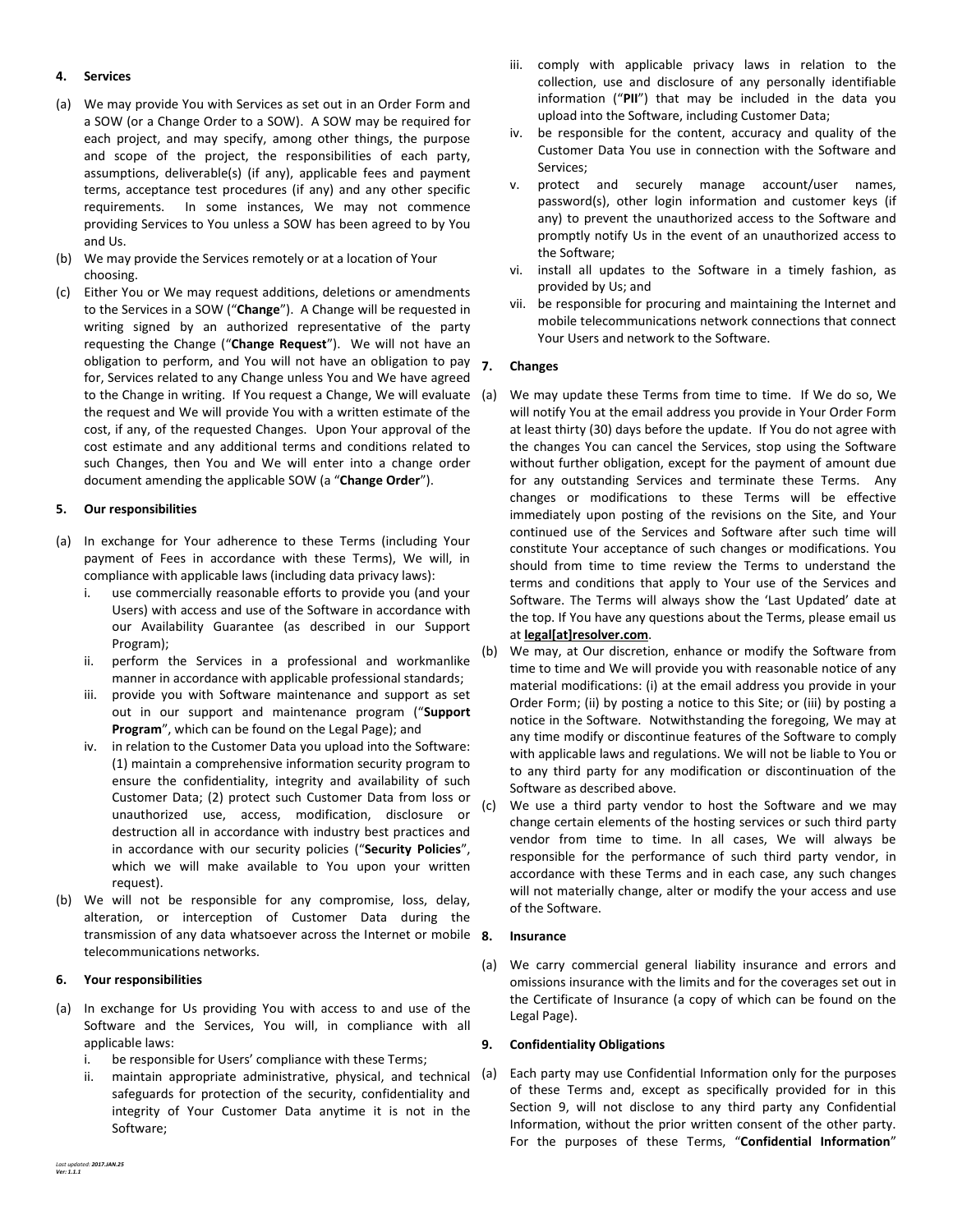means all technical, scientific, marketing, business, financial and commercial information or data other than technical, scientific, marketing, business, financial and commercial information or data, whether communicated in writing or orally, which is provided by a party (the "**Disclosing Party**") to the other party (the "**Receiving**  Party") as a consequence of these Terms. The Receiving Party will be liable to the Disclosing Party for any breaches of this Section [9](#page-1-0) by its employees, agents or third party service providers who (f) obtain Confidential Information of the Disclosing Party from the Receiving Party. Confidential Information will not include information that: (i) was already known by or in the possession of the Receiving Party at the time of disclosure, other than through an obligation of confidentiality; (ii) was at the time of disclosure or thereafter became publicly available or known to the public or otherwise part of the public domain without breach of these Terms by the Receiving Party; (iii) was subsequently disclosed to the Receiving Party by a third person who had the right to make such disclosure; and (iv) is developed by the Receiving Party independently of any Confidential Information or other information received from the Disclosing Party.

- (b) The foregoing obligations of non-disclosure and restricted use will not apply to any Confidential Information that is required to be disclosed by law or court order, provided that notice is promptly delivered to the Disclosing Party in order to provide an opportunity to seek a protective order or other similar order with respect to the Confidential Information and thereafter the Receiving Party discloses only the minimum information required to be disclosed in order to comply with such law or court order, whether or not a protective order or other similar order is obtained by the Disclosing Party.
- (c) The agreements and covenants set forth in this Section [9](#page-1-0) will be construed as being an agreement independent of any other provisions in these Terms. The existence of any claim or cause of action of either party against the other party, whether predicated on these Terms or otherwise, will not constitute a defence to the **12. Warranty and Warranty Disclaimer** enforcement by such other party of any of the covenants and agreements of this Section [9.](#page-1-0) Each of the parties acknowledges that its failure to comply with the provisions of this Section [9](#page-1-0) will cause irreparable harm to the other party which cannot be adequately compensated for in damages, and accordingly acknowledges that the other party will be entitled, in addition to any other remedies available to it, to interlocutory and permanent injunctive relief to restrain any anticipated, present or continuing breach of this Sectio[n 9.](#page-1-0)

# **10. Privacy and Data Protection**

- (a) We will not monitor or access your Customer Data, except: (i) where instructed or permitted by You, or (ii) as otherwise required by law or to exercise or protect Our legal rights.
- (b) You acknowledge and agree that the encryption we use in relation to the Customer Data prevents us from ever having knowledge (actual or implied) of, Use of, or access to any PII that may or may not be contained in the Customer Data. Additionally, You acknowledge and agree that: (i) the encryption that we utilize prevents and prohibits Us from determining whether or not the Customer Data actually contains PII; and (ii) accordingly it may not be possible for Us to fulfill any of Your specific data security requirements (including legal requirements) in relation to PII and Customer Data.
- (c) We will collect, use and process Customer Data only in accordance with: (i) Our Privacy Statement (which is incorporated into these Terms by reference and which can be found on our Legal Page) and to the extent reasonably required to provide the Software and Services; and/or (ii) Your instructions.
- We may transfer, copy, backup and store your Customer Data in North America, Europe or other countries. We will obtain appropriate agreements with Our affiliates, third party vendors and agents consistent with these Terms and Our Privacy Statement.
- You agree that We may contact You via e-mail or otherwise with information relevant to Your use of the Services and Your payment obligations.
- You acknowledge that the European Commission, pursuant to a decision of 20 December 2001 has declared, for the purposes of Article 25920 of the European Commission Directive 95/46/EC, the Canadian *Personal Information Protection and Electronic Documents Act*, that applies to Us, provides an adequate level of protection for personal data transferred from the European Community.

# **11. Customer Data**

- (a) We make no claim to your trade names, logos and other trademarks or service marks ("**Marks**") and Customer Data and We will not sell your Customer Data to third parties.
- (b) You are solely responsible for Your Customer Data. We are not liable to You, Your Users or Your customers for any loss or damages arising from any Customer Data. "**Customer Data**" means all visual, written or audible communications, files, data documents, videos, recordings, or any other material displayed, posted, uploaded, stored, exchanged or transmitted on or through your use of the Software.
- (c) You grant Us a world-wide, royalty-free, sub-licensable licence to use, modify, reproduce and distribute the Customer Data, only as reasonably required to provide access to and use of the Software (e.g., We may encrypt your Customer Data which may involve use, reproduction and modification of your Customer Data). You warrant that you have sufficient, lawful non-infringing rights to the Customer Data and to grant the license contained in this Section.

- <span id="page-2-0"></span>(a) Although We will make Our best effort to deliver functioning Software and an acceptable Service, We do not warrant that the Software or the Services provided will be error free or satisfy all Your requirements. We will use commercially reasonable efforts to correct any error, in a timely fashion, that may be discovered by You or Us.
- (b) You acknowledge and agree that notwithstanding the Security Policies and Our methods and procedures to secure the Software, such methods and procedures may not prevent unauthorized electronic intruders to access the Software through the Internet or through other form of electronic communication. If such unauthorized electronic intruders are able to bypass Our security protocols, firewall and safeguards, such unauthorized electronic intruder may change, delete or otherwise corrupt the Your Customer Data. Except for the maintenance of appropriate safeguards in compliance with the Security Policies, We shall not be liable to You, and hereby disclaim responsibility, with respect to any action, destructive or otherwise, by any unauthorized electronic intruder.
- (c) EXCEPT AS EXPRESSLY STATED IN THIS SECTIO[N 12,](#page-2-0) TO THE EXTENT ALLOWED BY APPLICABLE LAW, WE (i) EXPRESSLY DISCLAIM ALL WARRANTIES AND CONDITIONS OF ANY KIND, EXPRESS OR IMPLIED, INCLUDING WITHOUT LIMITATION ANY WARRANTY, CONDITION OR OTHER IMPLIED TERM AS TO MERCHANTABILITY, FITNESS FOR A PARTICULAR PURPOSE OR NON-INFRINGEMENT AND (ii) MAKE NO WARRANTY OR REPRESENTATION REGARDING THE SERVICES, ANY INFORMATION, MATERIALS, GOODS OR SERVICES OBTAINED THROUGH THE SERVICES OR THE SITES, OR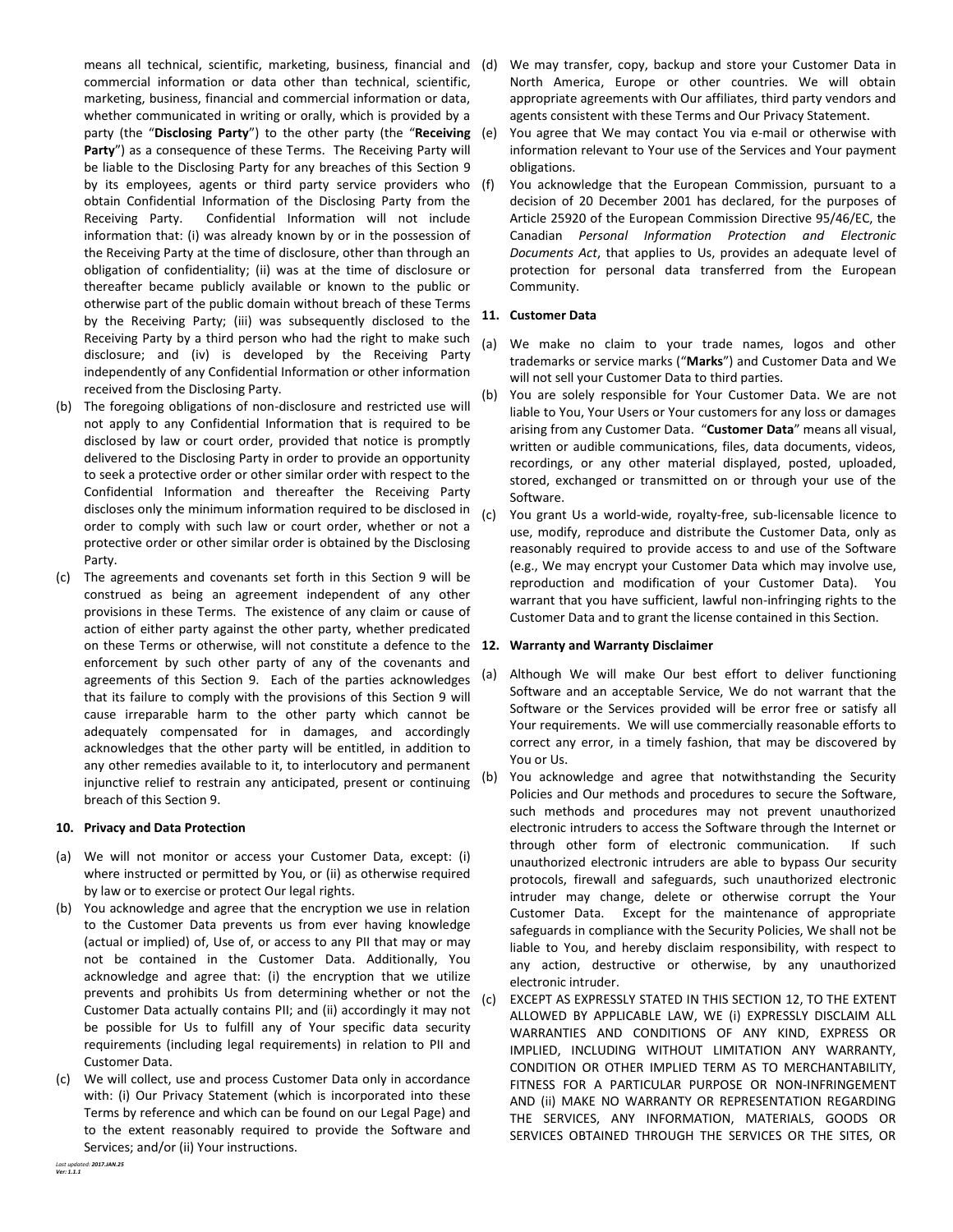THAT THE SERVICES WILL MEET ANY OF YOUR REQUIREMENTS, OR BE UNINTERRUPTED, TIMELY, SECURE OR ERROR FREE.

# **13. Limitation of Liability**

- <span id="page-3-0"></span>(a) Neither Party will be liable to the other in connection with any single event or series of related events for any punitive, exemplary, special, incidental, indirect or consequential loss or damage including, but not limited to, loss of profits, loss of revenue, failure to realize expected savings, loss of data or other commercial or economic loss of any kind even if either party has been advised of the possibility of these losses or damages, and regardless of the form of action, whether in contract or in tort, or based upon any other legal or equitable theory.
- <span id="page-3-1"></span>(b) OUR MAXIMUM AGGREGATE LIABILITY TO YOU RELATED TO OR IN CONNECTION WITH THESE TERMS WILL BE LIMITED AS FOLLOWS:

| ANNUAL FEES PAID BY YOU TO US       | <b>OUR LIMITATION OF LIABILITY</b>                                                                              |
|-------------------------------------|-----------------------------------------------------------------------------------------------------------------|
| Less than USD\$75,000               | Total fees paid by you to us under<br>these Terms for the 12-month<br>period immediately prior to the<br>claim. |
| Between USD\$75,001 - USD\$150,000  | USD\$500,000                                                                                                    |
| Between USD\$150,001 - USD\$250,000 | USD\$1,000,000                                                                                                  |
| Greater than USD\$250,000           | USD\$2,000,000                                                                                                  |

THIS FOREGOING LIMITATION OF LIABILITY IS IN THE AGGREGATE AND NOT PER INCIDENT.

- (c) THE LIMITATIONS IN SECTIONS [13\(a\)](#page-3-0) AND [13\(b\)](#page-3-1) DO NOT APPLY TO A BREACH OF SECTION [9,](#page-1-0) OR IN RELATION TO ANY INDEMNITY OBLIGATION SET FORTH IN THESE TERMS.
- (d) You acknowledge that We have set our prices and entered into these Terms in reliance upon the limitations of liability and the disclaimers of warranties and damages set forth herein, and that the same form an essential basis of the bargain between the parties.

# **14. Ownership and Proprietary Rights**

- (a) We and our licensors own all intellectual property rights to the Software, Services and associated documentation. This ownership extends to all copies and portions of these items, and all improvements, enhancements, modifications and derivative works to these items and any work product arising out of the Services. Your rights to use the Software are limited to those rights expressly granted by these Terms. You receive no other rights to the Software, any associated documentation, or Services or any related intellectual property rights in the Software.
- (b) You grant to Us a worldwide, royalty-free, non-exclusive, perpetual, irrevocable license to: (i) use or transfer any feedback you give Us in relation to the Software for any purpose; and (ii) use, copy, store and display Customer Data on an aggregated and anonymous basis only for the purposes of improving or developing enhancements to the Software and to offer new products and services that may relate to Your Customer Data.
- (c) We may use Your Marks to personalize the Software for Your use. Nothing in these Terms transfers to Us any rights or ownership in or to your Marks.

# **15. Indemnification**

*Last updated: 2017.JAN.25* (a) We will defend, indemnify and hold You, Users, Your officers, directors and employees (the "**Customer Indemnified Parties**") harmless from and against any and all third party claims, demands, suits, or proceedings ("**Claim**") for damages, costs, liabilities, expenses, attorney's fees, equitable relief or similar relief made or brought against the Customer Indemnified Party by a third party arising out of or relating to the actual or alleged infringement or misappropriation of such third party's intellectual property rights by Us, by Our provision of the Software or Services, or by Your

authorized use of the Software or Services; provided that the Customer Indemnified Party: (i) promptly gives Us written notice of the Claim such that We are not materially prejudiced by the timing of such notice; (ii) gives Us sole control of the defense and settlement of the Claim (provided that We may not settle or defend any Claim unless it releases the Customer Indemnified Party of all liability); and (iii) provides to Us all reasonable assistance, at Our expense. No settlement will require any payment by the Customer Indemnified Party without such Customer Indemnified Party's written consent. The Customer Indemnified Party may monitor, at its own expense, such defense and any settlement discussions directly or through counsel of its choice.

- (b) We will not have any liability for any claim of infringement or misappropriation of a third party's intellectual property caused by: (i) Your misuse or modification of the Software or any Services; (ii) Your failure to use corrections, enhancements or updates made available to You by Us; or (iii) information, direction, specification, or materials provided by You or any third party on Your behalf.
- (c) If the Software or any deliverable item resulting from Our performance of the Services (the "**Alleged Infringing Item**") is, or in Our opinion is likely to be, held to constitute an infringement of a valid third-party right pursuant to this Section, We will at our expense and option either: (i) procure for You the right to continue using the Alleged Infringing Item; (ii) replace the Alleged Infringing Item with a non-infringing equivalent, modify it to make it noninfringing; or (iii) terminate your access, receipt and/or use of the Alleged Infringing Item and refund to You any pre-paid fees in relation to the Alleged Infringing Item less an amount for Your use of the Alleged Infringing Item up to the time of return. THIS SECTION STATES OUR ENTIRE LIABILITY AND YOUR EXCLUSIVE REMEDY FOR INFRINGEMENT.
- (d) You will indemnify, defend and hold Us and our directors and employees harmless from and against any Claim for damages, costs, liabilities, expenses, attorney's fees, equitable relief or similar relief made or brought against Us by a third party alleging that the Customer Data infringes or misappropriates the rights of a third party or violates applicable law; provided that We: (i) promptly give You written notice of the Claim such that You are not materially prejudiced by the timing of such notice; (ii) give You sole control of the defense and settlement of the Claim (provided that You may not settle or defend any Claim unless it releases the Us of all liability); and (iii) provides to Us all reasonable assistance, at Our expense. No settlement will require any payment by Us without such Our written consent. We may monitor, at Our own expense, such defense and any settlement discussions directly or through counsel of our choice.

# **16. General**

- (a) These Terms will supersede and control over any conflicting or additional terms and conditions of any purchase order, acknowledgement, confirmation, request for proposal or other document issued by You. This Terms, together with any other documents referenced herein, constitute the entire agreement between the You and Us pertaining to the subject matter hereof and supersedes all prior agreements, negotiations, discussions and understandings, written or oral, between You and Us. Except as expressly provided in this Agreement, there are no representations, warranties, conditions other agreements or acknowledgements, whether direct or collateral, express or implied, that form part of or affect these Terms.
- (b) Your or Our failure to enforce any provision of these Terms will not be construed as a waiver of any provision or right. Waiver by either You or Us of a breach of any provision of these Terms or the failure by either You or Us to exercise any right hereunder will not operate